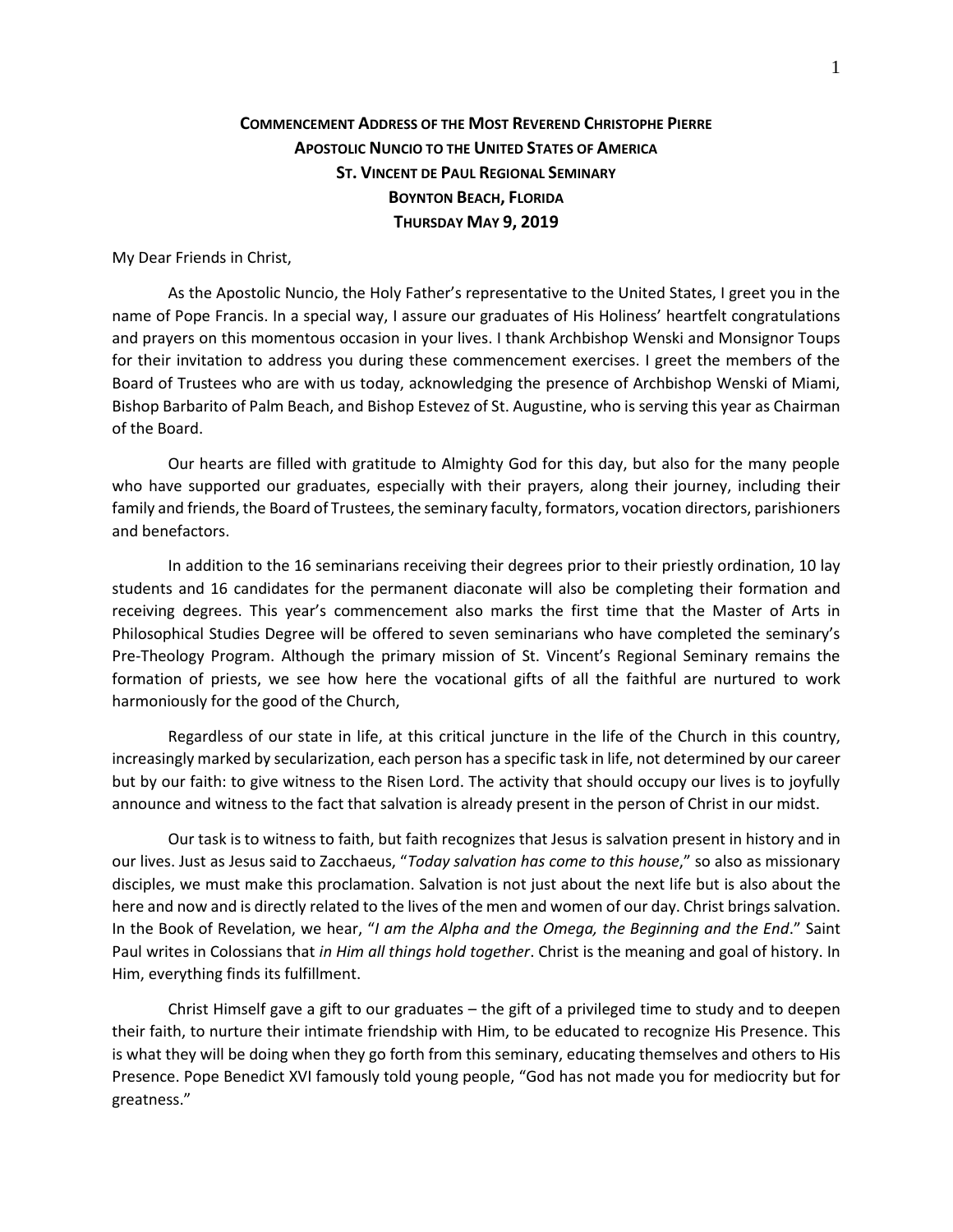But people and things reach true greatness only in their relationship to Christ, who is the world's one true hope. It is not that the people to whom our new graduates will minister, nor our graduates themselves, will not experience failure, disappointment, resistance and rejection; however, in relationship to the Risen Christ, they can overcome disappointment and despair, discovering joy even in this world. This is what I hope our new graduates offer the People of God and our world: the joy of knowing Jesus Christ. This, I believe, is also the dream Pope Francis has for the Church: to be a missionary Church, offering the joy of the Gospel to others.

Of course, I am sure our graduates have many hopes and dreams about what their future parishes and ministry might look like. Although important, those dreams will never reach true greatness if they are built only by the works of our hands. If those dreams do not come to fruition or are even crushed, as many ideologues have discovered, we may find ourselves entirely lost. No, we cannot have our vocations on our own terms; rather, we must live them on God's terms, in relationship to Christ.

It is our collective task to make the Presence of Christ known, but this Presence is also found within the Church, even a Church of sinners and fragile individuals. For He founded her with authority, established a hierarchical order within her, endowed her with the Sacraments, and convoked her members. To proclaim to others that there is hope in Christ is also to say, "I am convinced that this same hope is present in His Church."

The faith which we and our graduates profess is sustained and lived in community. Our graduates, as men and women of the Church, will give witness to their faith in parishes, neighborhoods, and in families. In contrast to the individualism that dominates American culture, they will witness to the value of community, family, and the common good, offering to the young and to foreigners a profound sense of belonging to the Family of God.

But this faith which we profess in Christ and live in the Church is not a result of philosophy and abstract ideas but is a result of an encounter. Pope Benedict XVI wrote (and Pope Francis cites this in *Evangelii Gaudium*):

"Being a Christian is not the result of an ethical choice or a lofty idea, but the encounter with an event, a person, which gives life a new horizon and a decisive direction."

In our encounter with Christ or with another in the Church, our hearts are transformed by the beauty of an authentic, concrete relationship with another. This beauty provokes us so much, that we want to give ourselves totally and completely to the relationship. Catholicism or Christianity ought not to be reduced to a religion; rather, it is a way of life, and He is *the* Way of Life. For the one wounded by the beauty of the love of Christ, Christ Himself becomes everything for that person. The encounter with Christ affects every dimension of the person and all his or her relationships.

Thus, faith is not privatized or reduced to a few occasional, formal gestures. Faith offers the promise of new life and a changed humanity. Yes, our graduates and all of us can help make the Church a place of a different or transformed humanity, governed by the supreme law of love or charity. Charity does not seek its own interests but seeks the good of others. Recognizing others not as a threat but as a brother or sister with whom we walk and seeing the needy not as a burden but as those whom we would happily accompany in time of need is a sign of this changed humanity, a better humanity for knowing Christ.